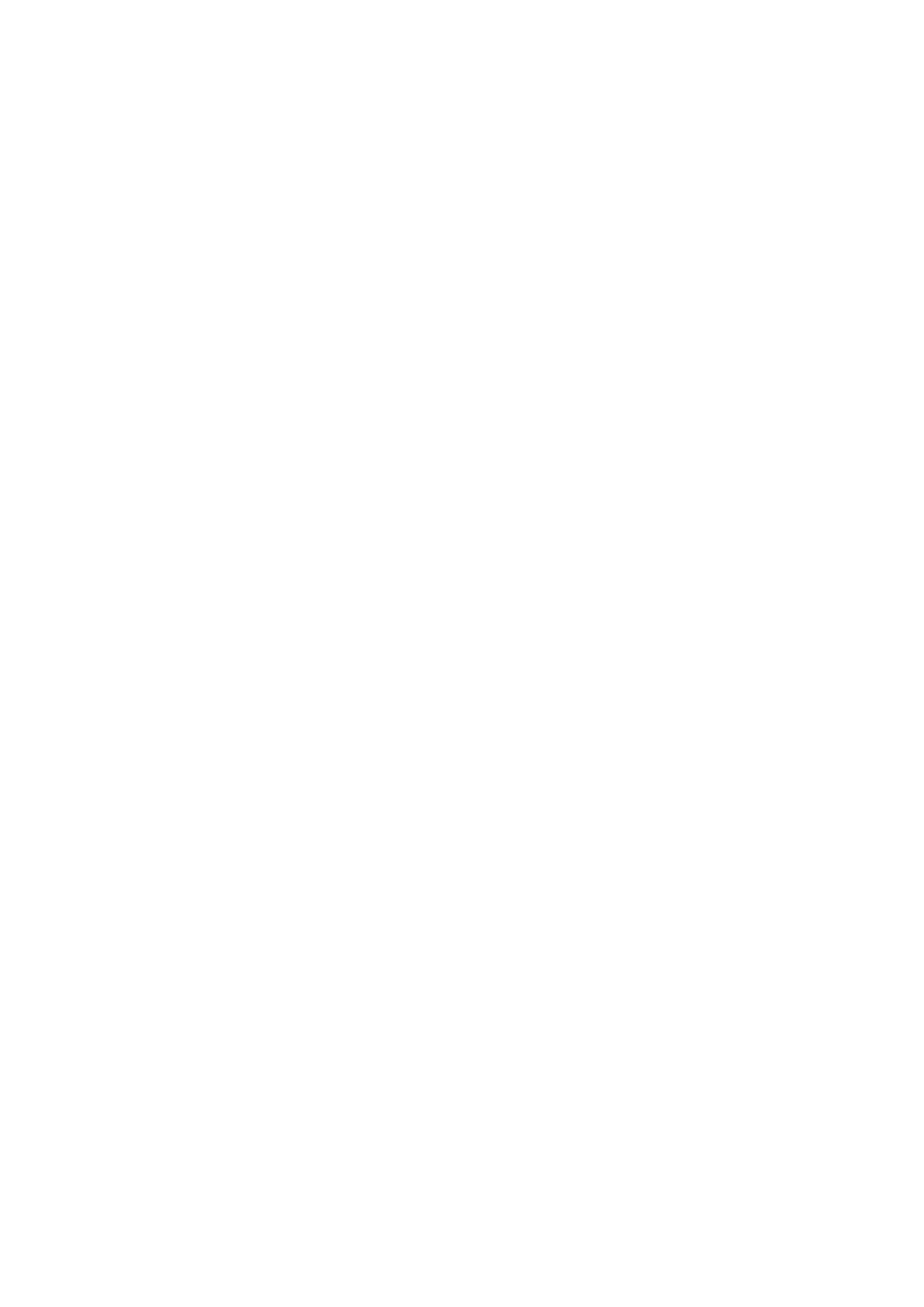

## **POLICY: HOUSING INCOME RECOVERY**

All reference to 'we', 'our' or 'us' in this Policy should be read as meaning Sandbourne Housing Association.

## **1. Purpose and aim of the Policy**

- 1.1 We recognise the importance of having an effective policy both of arrears prevention and debt recovery that seeks both to prevent arrears by offering timely advice and assistance and, where necessary, to recover arrears and other debts by fair but firm action.
- 1.2 This Policy applies to arrears of rent and occupancy charges, including service charges and other debts. All references to "rent" or "arrears" in this Policy includes service charges and other charges due to us as part of the overall rent and includes items of other housing related debts such as rechargeable repairs and recoverable court costs.
- 1.3 The objectives of this Policy are:
- 1.3.1 to promote a culture of payment amongst our tenants through consistent application of this Policy
- 1.3.2 to provide a framework for recovering debts where eviction of tenants is seen as the option of last resort
- 1.3.3 to provide a cost effective and value for money procedure for maximising income recovery
- 1.3.4 to take into account and comply with legal, regulatory, and best practice.

## **2. Promotion of a payment culture**

- 2.1 It is vital that we communicate the importance of paying rent in accordance with the terms of tenancy/lease and such communication has to start before a new tenant moves into their home. We will:
- 2.1.1 signpost to appropriate advice on welfare benefits and entitlement
- 2.1.2 signpost to information on charities that may be able to help
- 2.1.3 refer those facing financial difficulty to relevant support agencies, where possible
- 2.1.4 provide a convenient and cost effective range of rent payment methods
- 2.1.5 give clear and straightforward information on the new tenant's responsibility to pay the rent in accordance with conditions of tenancy/lease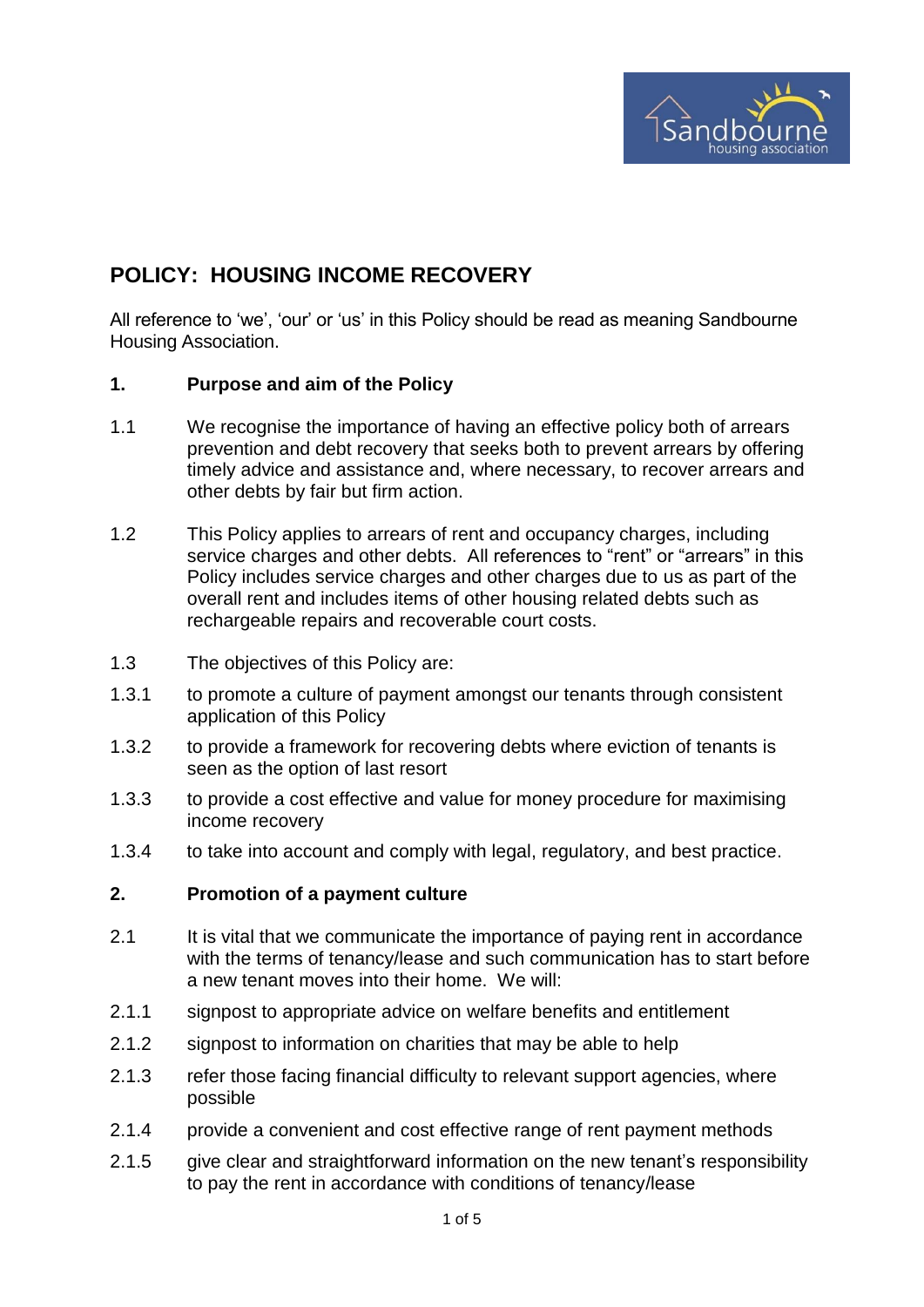- 2.1.6 give clear and straightforward information on the action we will take to recover debts
- 2.1.7 stress the importance of discussing any problems with paying the rent with us at the earliest possible stage so that appropriate advice and support may be given.
- 2.2 We will take other measures to communicate the importance of paying rent through:
- 2.2.1 articles in our tenants' newsletters, leaflets and/or our website
- 2.2.2 providing tenants with 'easy to understand' rent statements at regular intervals or on request.

## **3. Early action to prevent a debt getting out of control**

- 3.1 We will regularly monitor rent accounts. Smaller debts are normally far easier to clear than large ones. In order to prevent debts becoming out of control, we will take early action to notify a tenant of a debt and to arrange its clearance.
- 3.2 Such action will include:
- 3.2.1 The housing team taking the lead and directing other staff in assessing rent payments, and discussing any difficulties with new tenants, at the courtesy contact normally made no later than six weeks after moving in.
- 3.2.2 Contacting the tenant as soon as reasonably practicable after a debt arises by a variety of methods, including phone, visit, text and letter/email. Action will take into account any officially confirmed benefits that will be paid directly to us. At all times the tenant will be expected to clear their account immediately on demand; but agreements, confirmed in writing, to clear by instalments may be made in cases where there is hardship and/or circumstances make this the appropriate course of action.
- 3.2.3 Referral to debt counselling agencies, especially if the tenant has multiple debts.
- 3.2.4 Signposting to obtain advice on obtaining the maximum welfare benefits.
- 3.2.5 Signposting to obtain contact details of charities that may be able to assist.

## **4. Legal action to recover a debt**

- 4.1 If early intervention has not been successful, normally legal action will be started as follows:
- 4.1.1 serving a valid Notice of Seeking Possession/Notice to Quit when or before eight weeks'/two months' arrears have accumulated
- 4.1.2 filing a possession action in the county court when or before twelve weeks'/three months' arrears have accumulated
- 4.1.3 seeking a small claims judgement and attachment to earnings or similar action for non-possession cases, eg small level persistent arrears cases.
- 4.2 Serving Notice of Seeking Possession/Notice to Quit may be delayed: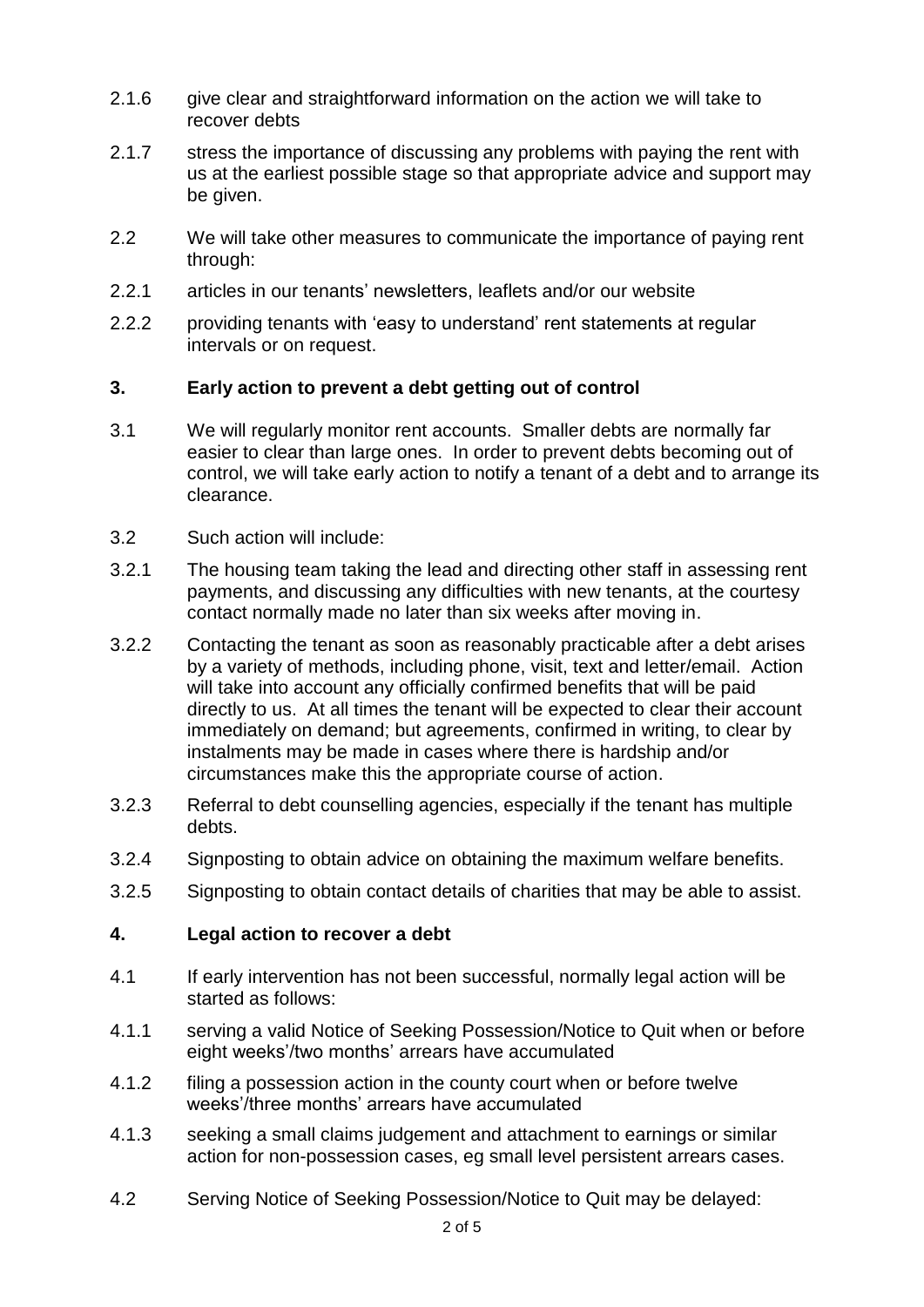- 4.2.1 if there is an officially-confirmed notification of pending benefit that is to be paid directly to us
- 4.2.2 if the tenant is particularly vulnerable and where serving Notice of Seeking Possession would serve no practical purpose.
- 4.3 We will normally serve a Notice of Intention to Seek Possession under Ground 1 of the Housing Act 1985 for secure tenancies or Ground 10 of the Housing Act 1988 for assured tenancies. Legal action may also be started under Ground 11, where the tenancy agreement allows.
- 4.4 For assured and assured shorthold tenants, legal action may be started under Ground 8 (a mandatory ground) of the 1988 Housing Act where this is permitted in the tenancy agreement.
- 4.5 Possession proceedings will not normally be started if a tenant can demonstrate to our satisfaction that:
- 4.5.1 they have a reasonable expectation of benefit and intend to pay that benefit to us
- 4.5.2 they have given the local authority of Department of Works and Pensions (DWP) or equivalent all the evidence required to process a benefit claim and that will be paid to us
- 4.5.3 they have paid required personal contributions towards the total rent.
- 4.6 Possession proceedings will not normally be started if a tenant has kept to an agreement to repay a debt.
- 4.7 In most circumstances, a Suspended Possession Order, plus a money judgement and costs, may be sought in the county court. Circumstances where an outright order will be sought include, for example:
- 4.7.1 where the tenant has persistently refused to co-operate and/or communicate with us up to the date of the hearing
- 4.7.2 where co-operation and communication has been slight or absent during the period up to the date of the hearing and the tenant fails to attend the hearing
- 4.7.3 where it is apparent or highly likely that the tenant has abandoned the property
- 4.7.4 where there are other serious breaches of tenancy (eg anti-social behaviour) and where the appropriate ground for possession has been included in or added to the court action
- 4.7.5 where the tenant is a 'repeat offender' only clearing a debt at the time of the court hearing.
- 4.8 We may also apply for a money judgement and costs if, between the period of instigating action and the court hearing itself, the debt has been cleared or reduced to a level that is less than the normal twelve-week/three-month threshold for starting court action or the debt is one that cannot be pursued for possession, eg former tenant arrears or rechargeable repairs etc.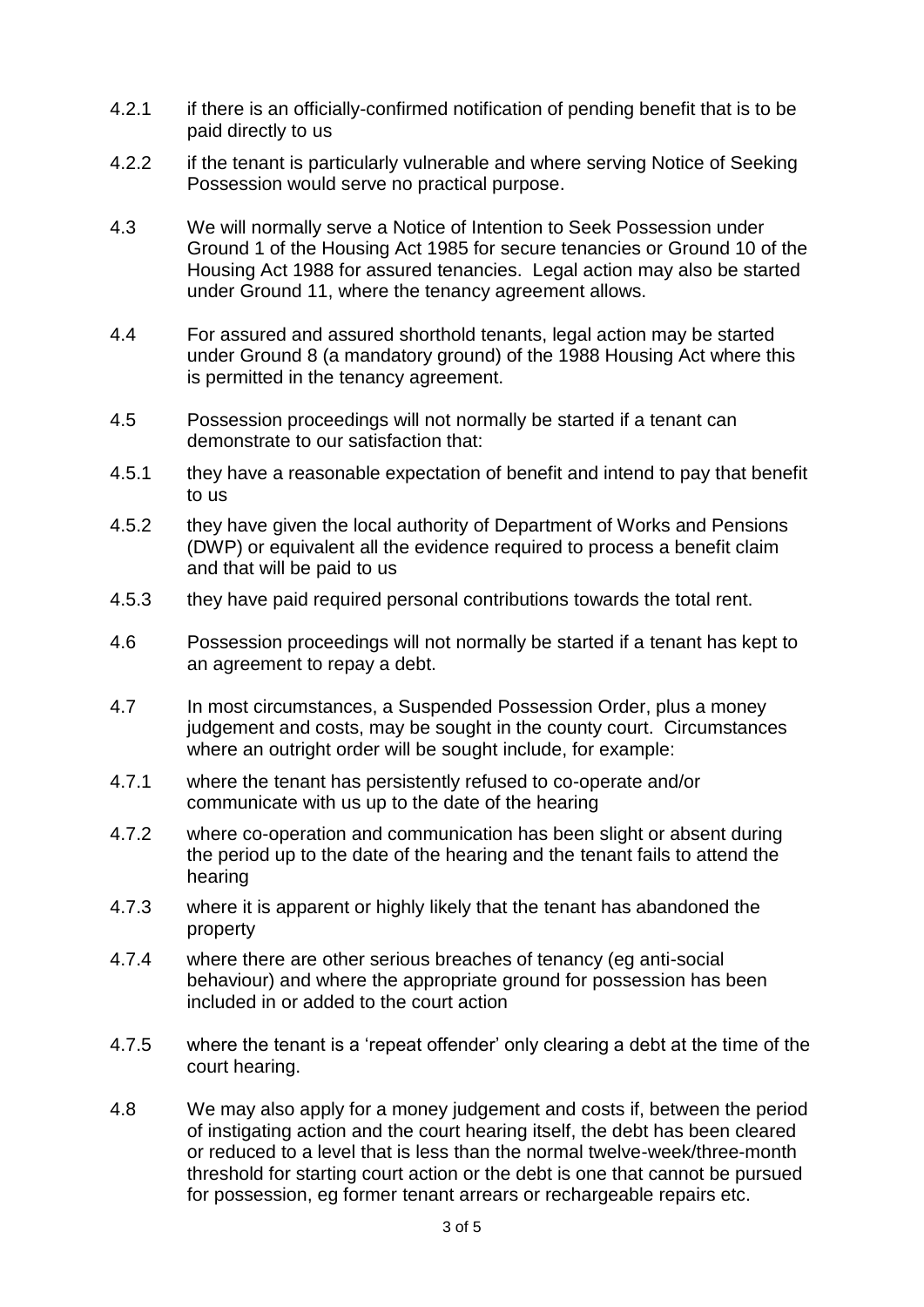4.9 The housing team member has authority to make an agreement at the court hearing and/or instigate a course of action.

## **5. Enforcement following legal action**

- 5.1 Suspended Possession Order
- 5.1.1 We will ensure the tenant is made aware of the seriousness of having a Suspended Possession Order and of the consequences of breaching it. Referrals to debt-counselling agencies will be made, where appropriate.
- 5.1.2 Enforcement action will normally follow the first breach of suspended possession. Enforcement action will be sought by way of eviction.
- 5.2 Outright Order
- 5.2.1 A warrant for possession will be applied for as soon as it can be following the court hearing, unless the debt plus eligible costs is cleared in full or up to a level considered acceptable by the Chief Executive or other designated officer.

## **6. Authority to take enforcement action up to and including eviction**

6.1 Authority to approve and instigate enforcement action is vested in the Chief Executive or other designated officer and an eviction request must be signed by the Housing Team member and Chief Executive or other designated officer.

## **7. Governance**

- 7.1 We will provide regular reports to the Board; such reports can include:
- 7.1.1 cumulative arrears performance at various levels on both current and former tenants
- 7.1.2 performance against targets on legal action
- 7.1.3 eviction approvals
- 7.1.4 evictions taken place
- 7.1.5 former tenants' arrears to be written off.
- 7.2 The levels of authority required to approve and instigate action will be contained within our Standing Orders and/or Financial Regulations.

## **8. Vulnerability**

8.1 We will aim to help make vulnerable tenants and, where appropriate, their authorised representatives fully aware of their obligations in relation to the payment of rent. We will liaise with such people, as necessary, if and when action needs to be taken in respect of arrears recovery. We will take into account, either directly or via support agencies/debt counselling agencies, vulnerable tenants' individual circumstances and support needs when considering legal action.